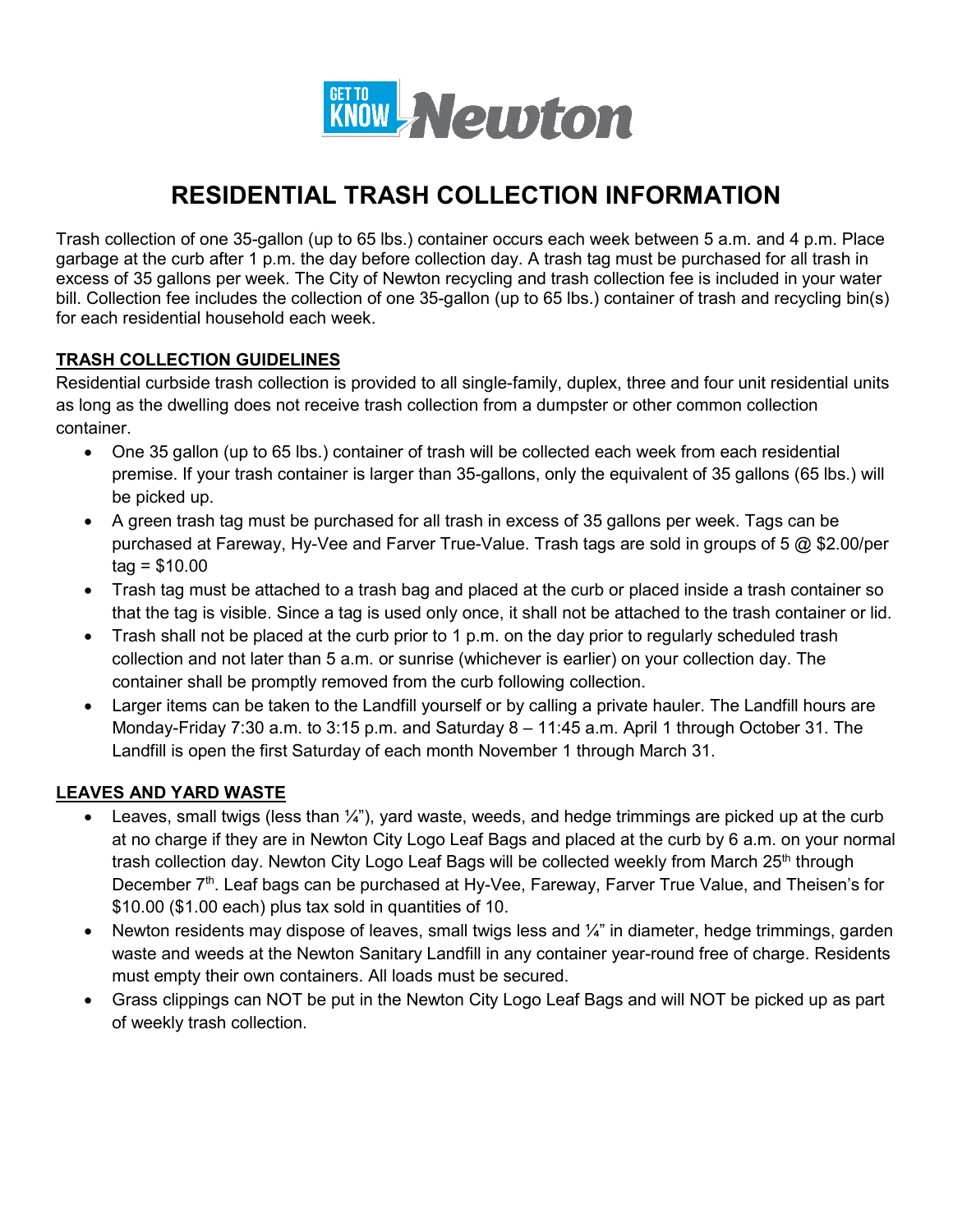

# **RESIDENTIAL HOUSEHOLD HAZARDOUS WASTE INFORMATION**

Residential household hazardous waste may be taken to the Newton Sanitary Landfill from April 1st – October 31st. Residents are encouraged to call the Landfill at 641-792-3866 to make an appointment. The Newton Sanitary Landfill hours are Monday – Friday 7:30 a.m. to 3:15 p.m. and Saturdays 8 a.m. - 11:45 a.m. April 1st - October 31st. The Landfill is open the first Saturday of each month November 1st – March 31st.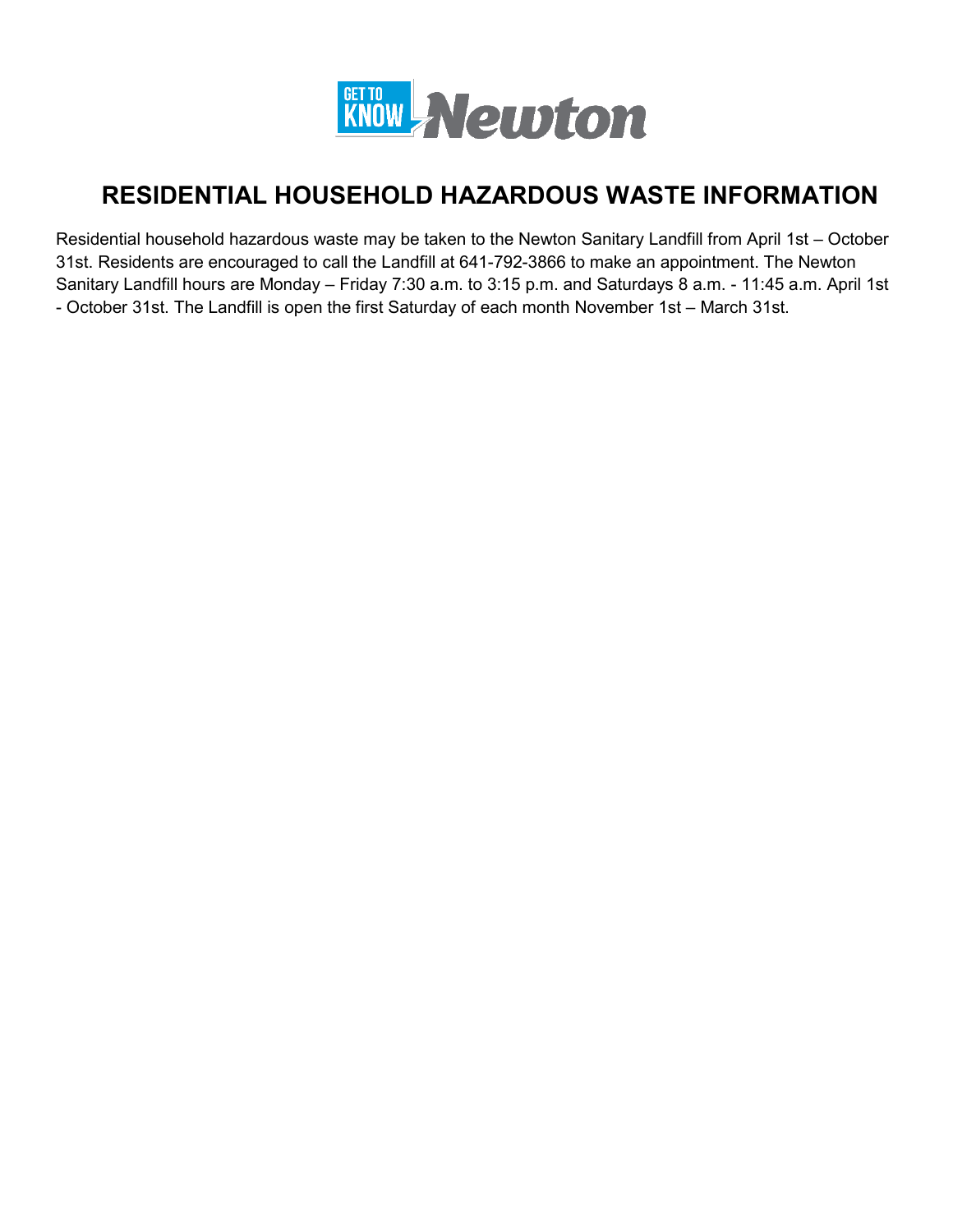

# **RESIDENTIAL RECYCLING INFORMATION**

### **COLLECTION OF RECYCLABLES**

Residential recycling is provided to all single-family, duplex, three unit and 4 unit residential units as long as the dwelling does not receive trash collection from a dumpster or other common collection container. Recycling collection occurs each week and begins at 9 p.m. the evening before your regular trash day. The City of Newton recycling and trash collection fee is included in your water bill. Collection fee includes the collection of one 35-gallon (up to 65 lbs.) container of trash and recycling bin(s) for each residential household each week.

- Collection of recyclables is the evening before your trash collection day. Recyclables need to be placed in a bin at the curb prior to 9:00 pm the day before your trash collection day. Trash and recyclable collection service is provided to each residential household. A household unit is defined as a singlefamily dwelling or each unit in a multiple dwelling up to a four-unit dwelling as long as the dwelling does not receive trash collection from a dumpster.
- Be sure items placed in the recycling bin(s) are recyclable. Non-recyclable items cannot be accepted for collection. If non-recyclable items are placed in the recycling bin, a full bin will be left for removal of the non-recyclable items by the owner and will be collected by Dodd's the following week. If you are unsure why the items in your bin were not collected, please call Dodd's at 641-791-9195.
- All recyclable items must be placed in the recycling bin except for corrugated cardboard items which must be flattened and placed under the recycling bin.
- Always remove all remaining product residue from glass, plastic or metal containers by rinsing them out with water. This will keep your recycling bin clean and eliminate odors.
- Crush or flatten plastic, tin & aluminum containers to conserve space in your recycling bin. You do not need to remove the labels.
- Paper board items such as cereal boxes, cracker boxes, cake boxes, cookie boxes, tissue boxes, and gift boxes must be flattened and may be placed in the recycling bin.
- All paper, newspapers (including inserts), magazines, junk mail, envelopes with plastic windows, school paper, white and colored writing paper, computer paper, phone books, catalogs, brown paper bags, and feed & pet food bags (if string is removed) is accepted.
- Plastic bags are NOT recyclable. Please do not use plastic bags to separate recyclables. Wal-Mart, Hy-Vee and Fareway all have bins for plastic bag recycling.